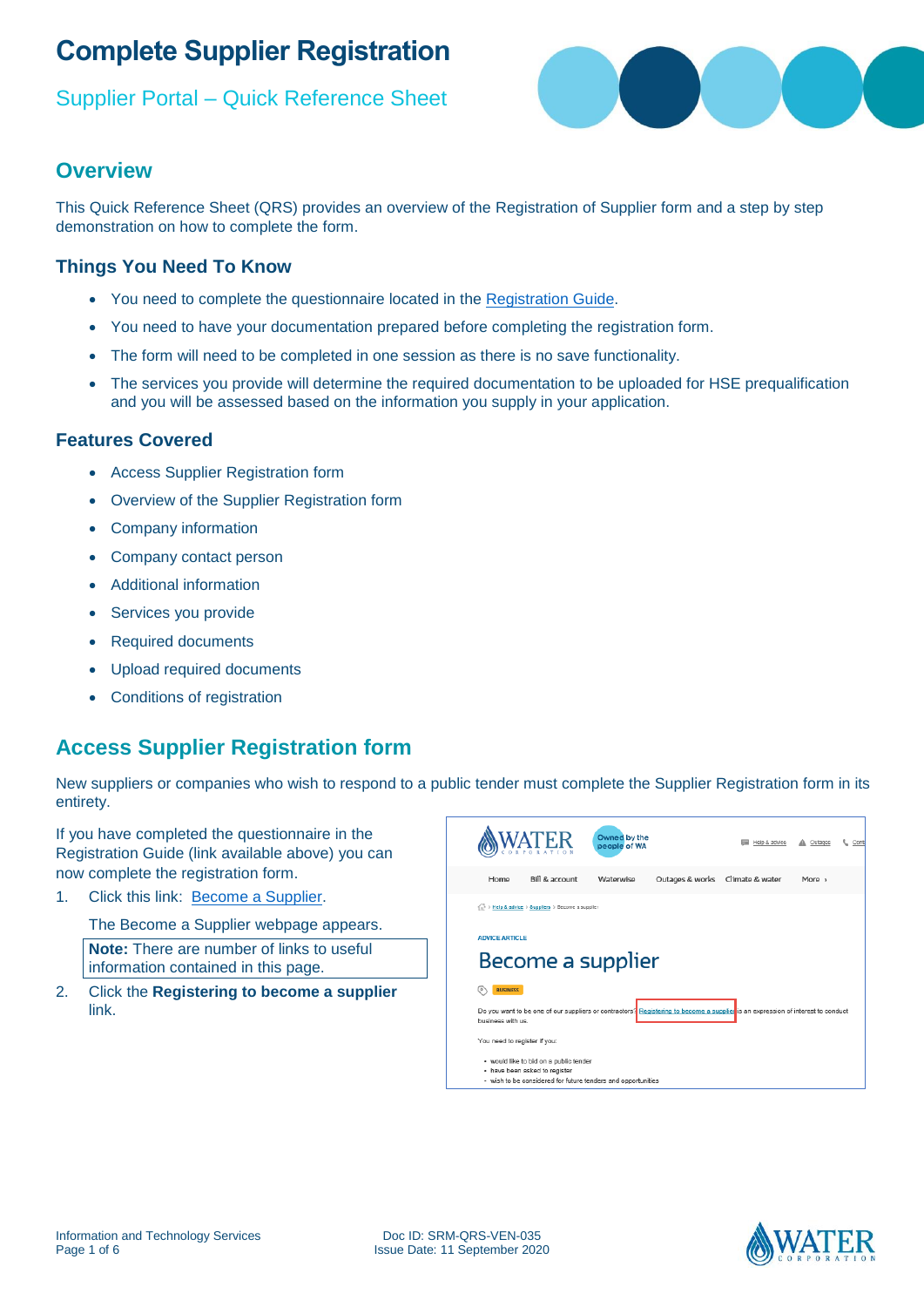Supplier Portal – Quick Reference Sheet



## **Overview of the Supplier Registration form**

1. There are seven sections to be completed within the form.

| <b>Supplier Self-Registration</b><br>Send<br>Close |
|----------------------------------------------------|
| <b>General Company Information</b>                 |
| <b>Contact Person Information</b>                  |
| <b>Additional information</b>                      |
| Services you provide                               |
| <b>Required documents</b>                          |
| <b>Upload required documents</b>                   |
| <b>Conditions for registration</b>                 |

#### **Company information**

To complete the company information you must first validate your ABN Number and Email to ensure a record does not currently exist.

#### 2. Enter your **ABN**.

**Note:** If your organisation does not have an ABN, enter twelve zeros.

- 3. Enter your **Company Email**.
- 4. Select  $\sqrt{\ }$  to **Tick to Validate ABN and Company Email.**

| <b>Supplier Self-Registration</b>                                                                                                          |               |                                               |  |
|--------------------------------------------------------------------------------------------------------------------------------------------|---------------|-----------------------------------------------|--|
| Close<br>Send                                                                                                                              |               |                                               |  |
|                                                                                                                                            |               |                                               |  |
| <b>General Company Information</b>                                                                                                         |               |                                               |  |
| All general notifications including purchase orders will be sent to<br>are bid notifications which are sent to a contact person's individe |               |                                               |  |
| <b>General Information</b>                                                                                                                 |               |                                               |  |
| * ARN-                                                                                                                                     | 96000065497   | TO BE VALIDATED                               |  |
| * Company Email:                                                                                                                           | sales@dmb.com |                                               |  |
|                                                                                                                                            |               | <b>Tick to Validate ABN and Company Email</b> |  |
|                                                                                                                                            |               |                                               |  |
| <b>Supplier Self-Registration</b>                                                                                                          |               |                                               |  |
| Close<br>Send                                                                                                                              |               |                                               |  |
| You have entered an ABN that already exists in eProcurement. Please contact our supplier administrator for assistance.                     |               |                                               |  |
| You have entered a company email address that already exists in eProcurement. Please contact our support desk for assistance on 9420 3090  |               |                                               |  |
|                                                                                                                                            |               |                                               |  |
| <b>General Company Information</b>                                                                                                         |               | Supplier Administrator                        |  |

- 5. If an error message is received follow the instructions on the screen.
	- For an existing email, contact the support desk.
	- For an existing ABN, select the email link for the **Supplier Administrator**.



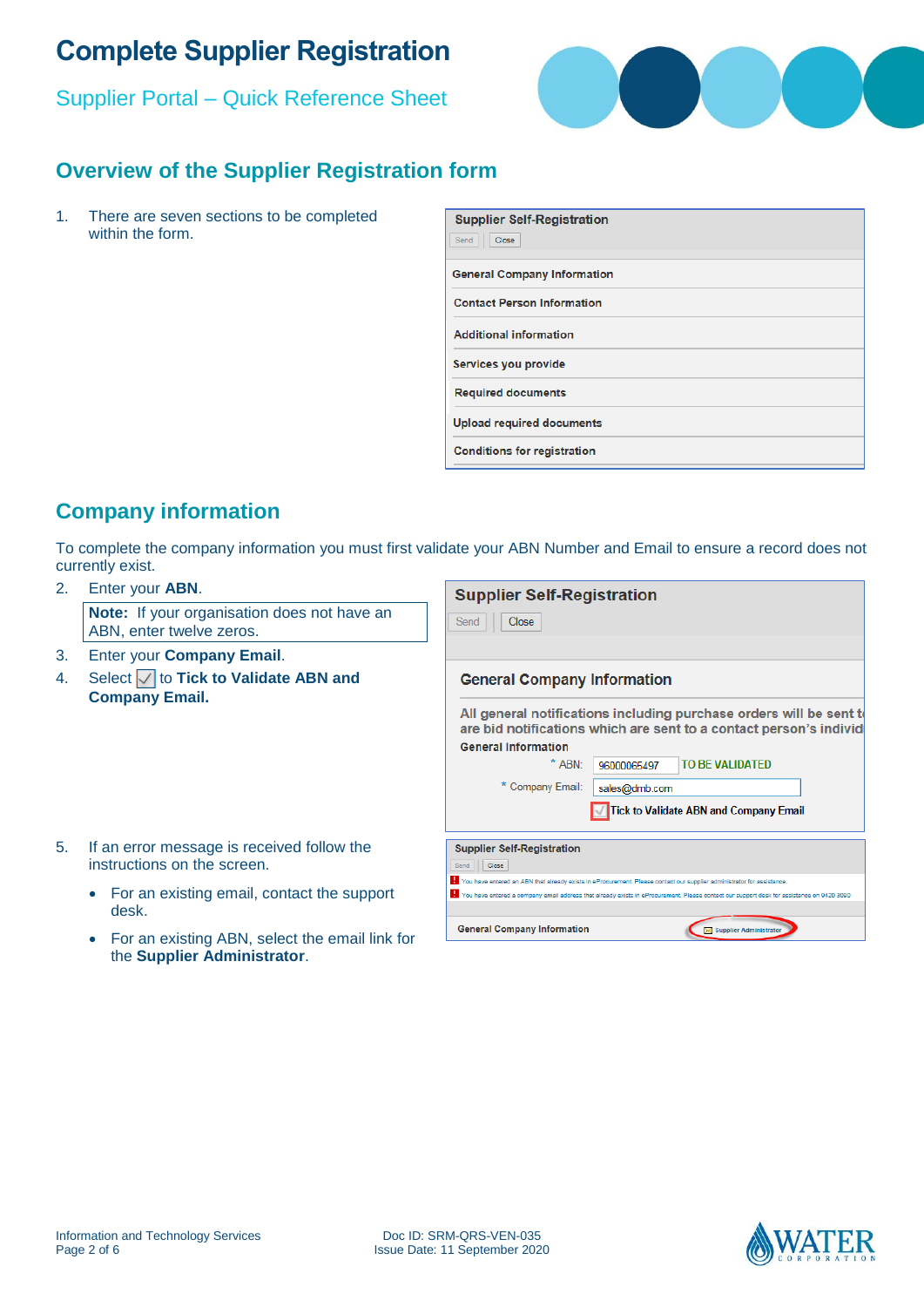## Supplier Portal – Quick Reference Sheet

6. Once the ABN and Email have been validated, complete the fields in the **General Company Information** section.

**Note:** Fields with an **\*** are mandatory and must be populated.

- Trading Name text
- Company Size select
- Legal Form select  $\Box$
- Registered Entity Name text
- ACN nine digits numeric

**Note:** If the ACN exists in a previous registration an error will appear when selecting **Send.** Opicate ACR Rease contact our support desk for assistance on 9420 3090

- Country select  $\Box$ .
- State select  $\Box$ .
- **Postcode**  numeric.
- **Suburb/Town**  text.
- **Street Address**  text.
- **Reason for Registration select**  $\blacktriangledown$
- **Water Corporation Representative's Name** - text.
- **Water Corporation Representative's Telephone** - numeric.
- **PO Box**  numeric.
- **Country** select  $\Box$ .
- **Postcode**  text.
- **Suburb/Town**  text.
- **Telephone/Mobile**  numeric.
- **Fax Number**  numeric.
- 7. **Aboriginal or Torres Strait owned** Tick if Yes.

| <b>General Company Information</b> |                                                                                                                                                    |
|------------------------------------|----------------------------------------------------------------------------------------------------------------------------------------------------|
| <b>General Information</b>         | All general notifications including purchase orders will be sent to the<br>are bid notifications which are sent to a contact person's individual e |
| <b>ARN</b>                         | <b>VALIDATED</b><br>96000065497                                                                                                                    |
| Company Email:                     | sales@dmb.com                                                                                                                                      |
| <b>Trading Name:</b>               | √ Tick to Validate ABN and Company Email<br><b>DMB ENGINEERING</b>                                                                                 |
| * Company Size:                    | 15-50 Employees                                                                                                                                    |
| * Legal Form:                      | <b>Private Company</b><br>01                                                                                                                       |
| Registered Entity Name:            | DMB ENGINEERING PTY LTD                                                                                                                            |
| ACN:                               | 000065497                                                                                                                                          |
| <b>Address</b>                     |                                                                                                                                                    |
| * Country:                         | <b>AU</b>                                                                                                                                          |
| State:                             | <b>WA</b>                                                                                                                                          |
| * Postcode:                        | 6062                                                                                                                                               |
| * Suburb/Town:                     | <b>MORLEY</b>                                                                                                                                      |
| Street Address:                    | <b>37 VIRGINIA STREET</b>                                                                                                                          |

#### **Reason for Registration**

| * Reason for Registration:<br>At the request of a Water Corporation represent | $\checkmark$ |
|-------------------------------------------------------------------------------|--------------|
| * Representative's Name:<br><b>DIANA HERBST</b>                               |              |
| * Representative's Telephone:<br>08 9420 2110                                 |              |
| <b>PO Box Address</b>                                                         |              |
| PO Box:<br>1060                                                               |              |
| رب<br>Country:<br>AU                                                          |              |
| 6062<br>Postcode:                                                             |              |
| <b>MORLEY</b><br>Suburb/Town:                                                 |              |
| Communication                                                                 |              |
|                                                                               |              |
| * Telephone/Mobile:<br>08 9420 3726                                           |              |
| Fax Number:<br>08 9420 3727                                                   |              |
| <b>Other Information</b>                                                      |              |
| Aboriginal or Torres Strait owned:<br><b>Tick for 'Yes'</b>                   |              |
|                                                                               |              |
|                                                                               |              |
|                                                                               |              |

#### **Company contact person**

Initially one contact person will be issued a unique user ID and password. Once in place you will be able to request multiple users through the Supplier Profile transaction.

- 8. Scroll down to company's **Contact Person Information** section.
- 9. Add your contact person's details.

**Note:** For successful applications, the contact person will be sent new logon details. All users must reflect a current employee name. Generic position titles are not allowed i.e. Accounts Receivable.

|                       | This must be a current employee. This person will be given access to our supplier portal with a unique |                     |                    |
|-----------------------|--------------------------------------------------------------------------------------------------------|---------------------|--------------------|
| user ID and password. |                                                                                                        | Copy Company Data   |                    |
| * First Name:         | <b>JUSTIN</b>                                                                                          | * Telephone/Mobile: | 08 6420 3726       |
| * Last Name:          | <b>MYFRS</b>                                                                                           | * E-Mail Address:   | JustinMyer@dmb.com |
| * Salutation:         | Mr.<br>$\checkmark$                                                                                    | * Country:          | 币<br><b>AU</b>     |

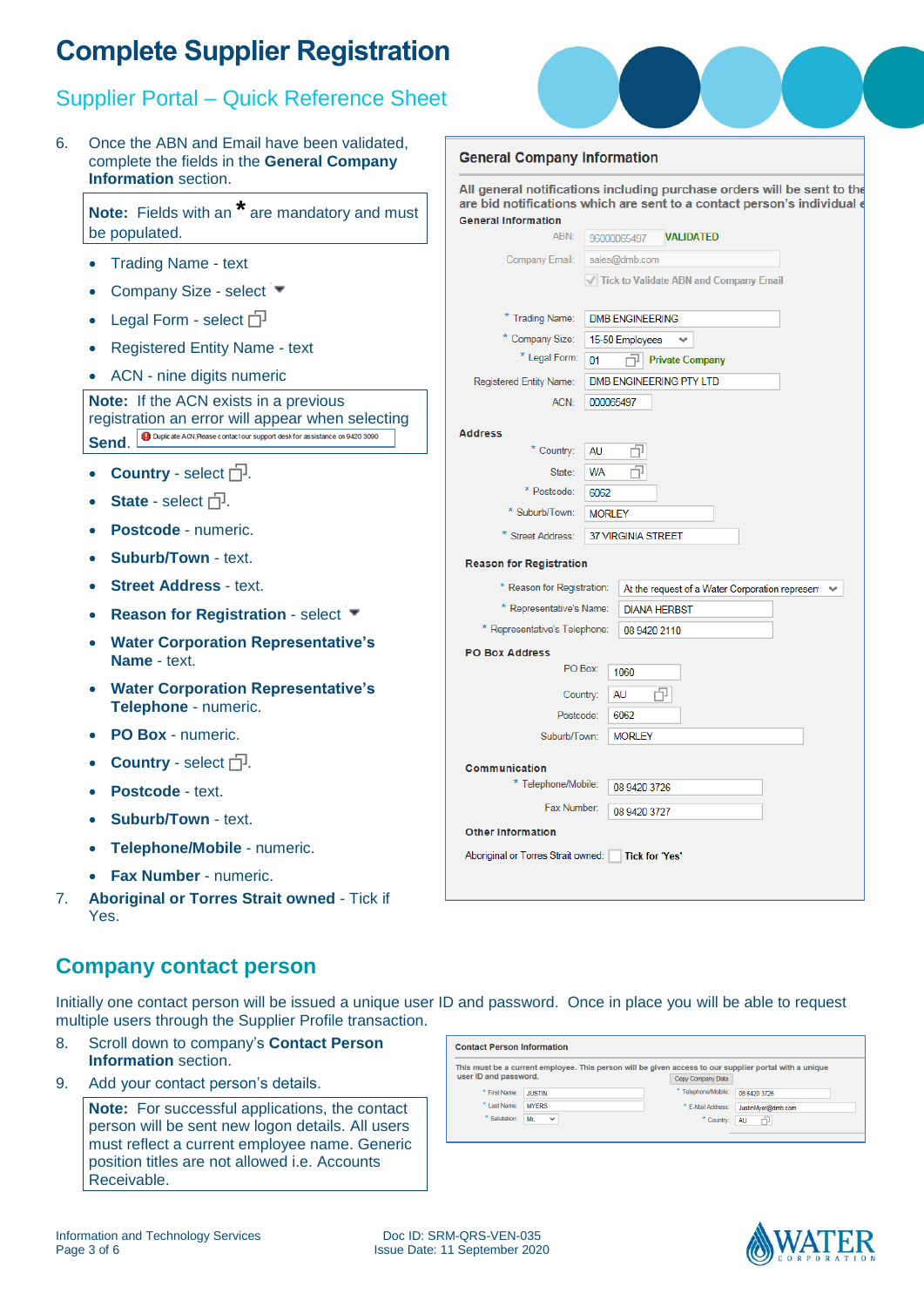## Supplier Portal – Quick Reference Sheet



#### **Additional information**

Answers in this section will help determine your eligibility for certain work categories.

- 10. Scroll down to **Additional information**.
- 11. If you are:
	- AS4801 certified, select  $\sqrt{\ }$  "Yes".
	- AS14001 certified, select  $\sqrt{\ }$  "Yes".

**Note:** You will need to attach copies of your certificate/s in a later step.

#### **Additional information**

 $\overline{\phantom{a}}$ 

Answers to the following questions will help us determine your<br>eligibility for certain work categories.

Is your company certified to AS/NZS 4801 or an equivalent. The Tick for 'Yes' Is your company certified to AS/NZS ISO 14001. V Tick for Yes

#### **Services you provide**

- 12. Scroll down to **Services you provide** section.
- 13. Select  $\sqrt{\ }$  next to the service/s you perform or materials you supply.

**Note:** You can make multiple selections and these will determine your HS&E prequalification requirements.

| prequalification requirements.                | Select the services you perform or materials you supply. You can make multiple selections and these will determine the HS&E |                                                                   |
|-----------------------------------------------|-----------------------------------------------------------------------------------------------------------------------------|-------------------------------------------------------------------|
| Agency staff                                  | Animal control (including mustering)                                                                                        | Asbestos removal                                                  |
| ✔ Building and/or construction                | Cathodic protection installation                                                                                            | Cleaning domestic and commercial (eg: kitchen, office, ablutions) |
| Cleaning industrial (eg: plant and equipment) | Clearing                                                                                                                    | Concrete cutting                                                  |
| Confined space entry                          | Consultant (field based)                                                                                                    | Consultant (office based)                                         |
| Controlled waste                              | Corrosion control                                                                                                           | Dangerous goods                                                   |
| Demolition                                    | Drilling vertical                                                                                                           | Excavation to a depth of less than 1.5m                           |
| Excavation to a depth of more than 1.5m       | Explosives                                                                                                                  | Fencing security rated including electrical                       |
| Firebreaks                                    | Freight and/or transport of water                                                                                           | General waste and/or recyclables                                  |
| Geotechnical works                            | Hot tapping water mains                                                                                                     | Landscaping and/or gardening (excluding plant or people hire)     |
| Lifting operations                            | Materials requiring supplier provided equipment to unload (eg: hiab)                                                        | Materials without installation                                    |
| Occupational diving                           | Painting domestic and commercial                                                                                            | Pest control                                                      |
| Pipe laying, replacement and repairs          | Plant and equipment hire with operator                                                                                      | Plant and equipment hire without operator                         |
| Plastic welding                               | Process control (eg: SCADA)                                                                                                 | Property maintenance                                              |
| Roofing                                       | Scaffolding with erection service                                                                                           | Security installation of controlled devices                       |
| Security lock and door installation           | Security patrols, alarm and response services                                                                               | Services other                                                    |
| Tilt up and/or precast concrete               | Trades licensed                                                                                                             | Traffic management                                                |
| Trenchless technology and tunnelling          | Welding                                                                                                                     | Working at heights                                                |

#### **Required documents**

14. Scroll down to the **Required documents** section.

> Based on the selections nominated in **Services you provide** section, you are required to provide the documents listed in the **Required documents** section.

**Note:** Templates are available for most documents.

| <b>Required documents</b>                                                                 |                     |   |
|-------------------------------------------------------------------------------------------|---------------------|---|
| Based on your previous selections you are required to provide the documents listed below. |                     |   |
| <b>File Name</b>                                                                          | <b>Template URL</b> | ^ |
| AS14001 AUDIT                                                                             |                     |   |
| AS14001 CERTIFICATE                                                                       |                     |   |
| AS4801 AUDIT                                                                              |                     |   |
| AS4801 CERTIFICATE                                                                        |                     |   |
| <b>COMPANY LICENCE</b>                                                                    |                     |   |
| <b>COMPANY PROFILE</b>                                                                    | Template            |   |
| HEALTH SAFETY ENVIRONMENT MANAGEMENT PLAN                                                 | Template            |   |
| <b>HSE QUESTIONNAIRE</b>                                                                  | Template            |   |

#### **Upload required documents**

The File Name field will provide a list of the documents to be attached in the same order as in the required documents list (previous screen).

- 15. Scroll down to the **Upload required documents** section.
- 16. Select **Add Attachment**.

| <b>Upload required documents</b>                                                                                     |  |
|----------------------------------------------------------------------------------------------------------------------|--|
| Please upload required set of documents by clicking the 'Add Attachment' button.<br>Upload file size limit is 25 MB. |  |
| <b>Add Attachment</b><br><b>Delete</b><br><b>Attachment Name</b>                                                     |  |
|                                                                                                                      |  |

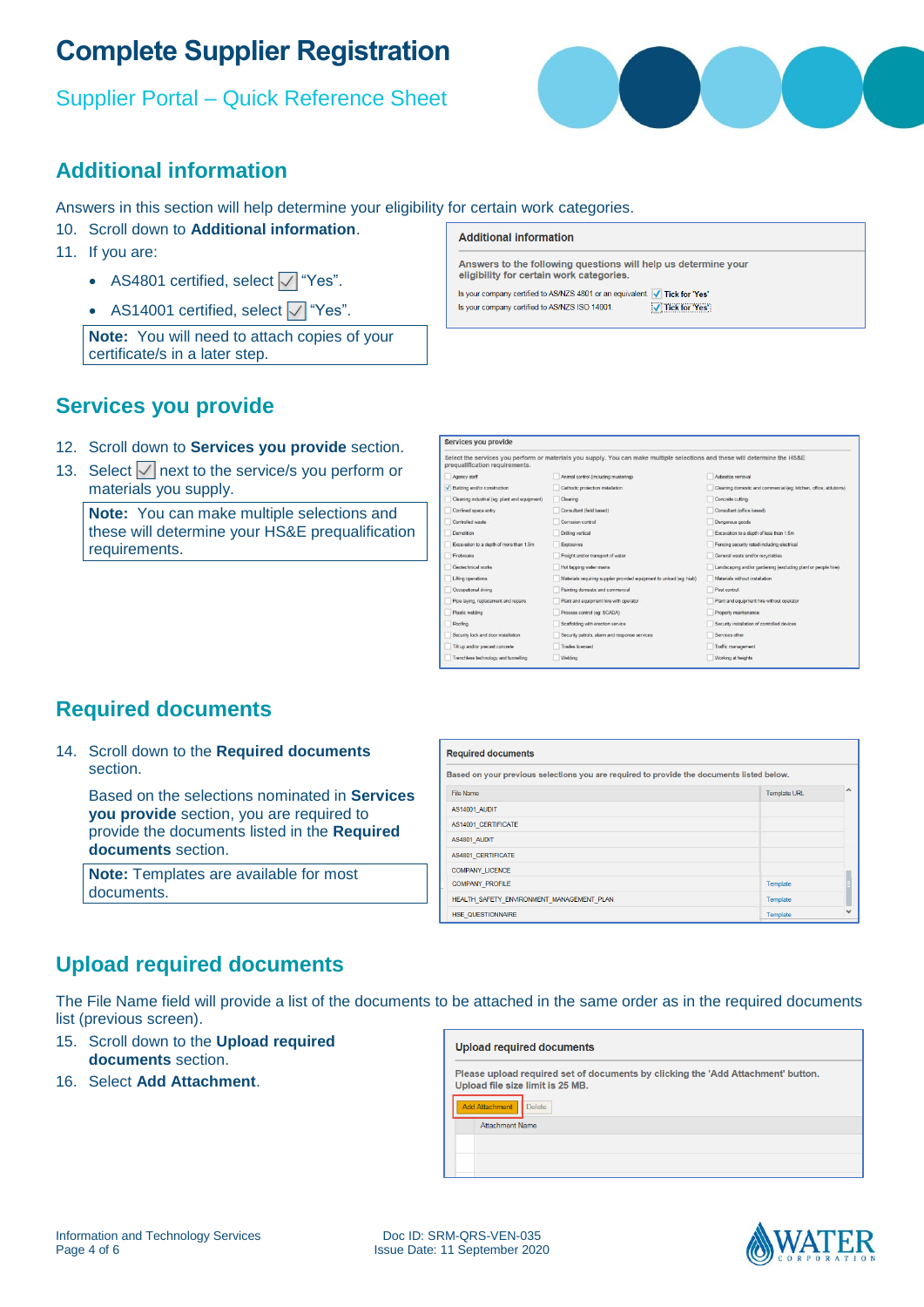## Supplier Portal – Quick Reference Sheet

The **Add Required File** window displays.

17. Select the **in the File Name** field to view the list of required documents.

18. Select the first document in the list and ensure it

**Note:** The list reduces as you add documents leaving only those documents to be uploaded.

| ۱t                       |                                           |          |
|--------------------------|-------------------------------------------|----------|
| <b>Self-Registration</b> |                                           | ×        |
| <b>Add Required File</b> |                                           |          |
| File:<br>* File Name:    | Browse<br>AS14001_AUDIT<br>lv.            |          |
|                          | Add                                       | Cancel   |
| <b>Self-Registration</b> |                                           | $\times$ |
| <b>Add Required File</b> |                                           |          |
| File:                    | Browse                                    |          |
| *<br>File Name:          | AS14001 AUDIT<br>v                        |          |
|                          | AS14001 AUDIT                             |          |
|                          | AS14001 CERTIFICATE                       |          |
|                          | AS4801 AUDIT                              | Cancel   |
|                          | AS4801_CERTIFICATE                        |          |
|                          | <b>COMPANY LICENCE</b>                    |          |
|                          | <b>COMPANY PROFILE</b>                    |          |
|                          | HEALTH SAFETY ENVIRONMENT MANAGEMENT PLAN |          |
|                          | <b>HSE QUESTIONNAIRE</b>                  |          |

The **list of documents** displays.

appears in the **File Name** field.

#### The **Documents Library** appears.

- 20. Locate the document on your computer.
- 21. Select the document.
- 22. Select **Open**.

19. Select **Browse**.

- 23. Ensure that the selected document name that appears in the **File** field is the relevant document to match the **File Name**.
- 24. Select **Add**.

| The document will appear in the attachments |  |  |
|---------------------------------------------|--|--|
| list.                                       |  |  |

| ∸<br><b>Documents library</b><br>Arrange by:<br>My Documents<br>$\Box$ Desktop<br>Name<br>Libraries<br><b>ED</b> HSE Management Plan.docx<br>Documents<br>Company Profile.docx<br>≡<br>My Documents<br>Conpany Licence.docx<br><b>Public Documents</b><br>Work Method Statement.docx<br>Music<br>图 HSE Questionnaire.docx<br><b>Pictures</b><br>AS4801 AUDIT.docx<br><b>N</b> Videos<br>AS4801 Certificate.docx<br><b>A</b> Annie Kis<br>AS14001 Certificate.docx<br>Ξ<br>Computer<br>AS14001AUDIT.docx<br>BU ALLES COMMUNIST ICA<br>Ш<br>k<br>$\rightarrow$ Procurement (S:)<br>File name:<br>All Files (*.*)<br>٠<br>Cancel<br>Open<br>×<br><b>Self-Registration</b><br><b>Add Required File</b><br>E:\Documents\AS14001_AUDIT Browse<br>File:<br>* File Name:<br>AS14001 AUDIT<br>w<br>Add<br>Cancel<br><b>Delete</b><br><b>Attachment Name</b><br>AS14001 AUDIT | Organize $\blacktriangleright$ | New folder |  | 888 ▼ | $\Box$ |   |
|---------------------------------------------------------------------------------------------------------------------------------------------------------------------------------------------------------------------------------------------------------------------------------------------------------------------------------------------------------------------------------------------------------------------------------------------------------------------------------------------------------------------------------------------------------------------------------------------------------------------------------------------------------------------------------------------------------------------------------------------------------------------------------------------------------------------------------------------------------------------|--------------------------------|------------|--|-------|--------|---|
|                                                                                                                                                                                                                                                                                                                                                                                                                                                                                                                                                                                                                                                                                                                                                                                                                                                                     | <b>Exercities</b>              |            |  |       |        | S |
|                                                                                                                                                                                                                                                                                                                                                                                                                                                                                                                                                                                                                                                                                                                                                                                                                                                                     |                                |            |  |       |        |   |
|                                                                                                                                                                                                                                                                                                                                                                                                                                                                                                                                                                                                                                                                                                                                                                                                                                                                     |                                |            |  |       |        |   |
|                                                                                                                                                                                                                                                                                                                                                                                                                                                                                                                                                                                                                                                                                                                                                                                                                                                                     |                                |            |  |       |        |   |
|                                                                                                                                                                                                                                                                                                                                                                                                                                                                                                                                                                                                                                                                                                                                                                                                                                                                     |                                |            |  |       |        |   |
|                                                                                                                                                                                                                                                                                                                                                                                                                                                                                                                                                                                                                                                                                                                                                                                                                                                                     | Add Attachment                 |            |  |       |        |   |
|                                                                                                                                                                                                                                                                                                                                                                                                                                                                                                                                                                                                                                                                                                                                                                                                                                                                     |                                |            |  |       |        |   |
|                                                                                                                                                                                                                                                                                                                                                                                                                                                                                                                                                                                                                                                                                                                                                                                                                                                                     |                                |            |  |       |        |   |
|                                                                                                                                                                                                                                                                                                                                                                                                                                                                                                                                                                                                                                                                                                                                                                                                                                                                     |                                |            |  |       |        |   |
|                                                                                                                                                                                                                                                                                                                                                                                                                                                                                                                                                                                                                                                                                                                                                                                                                                                                     |                                |            |  |       |        |   |
|                                                                                                                                                                                                                                                                                                                                                                                                                                                                                                                                                                                                                                                                                                                                                                                                                                                                     |                                |            |  |       |        |   |